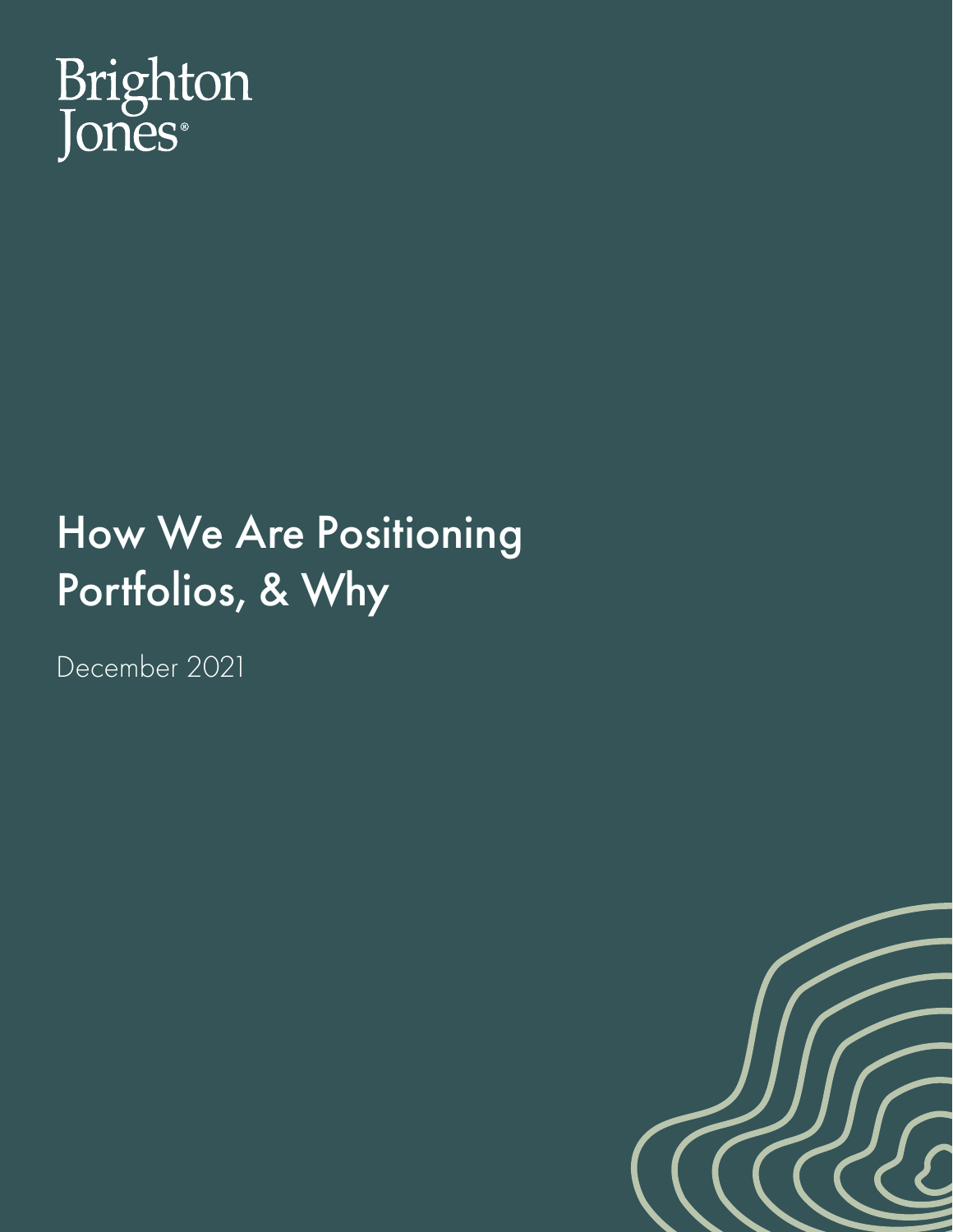## How We Are Positioning Portfolios, & Why

As we approach year-end, many of our clients will be wondering how we are positioning portfolios for the upcoming year and beyond. In this investment update, we (1) revisit the key variables that drive investment returns, (2) compare how the current investment environment relates to past periods, (3) discuss how our portfolios are positioned for the current environment, and (4) identify areas of opportunity to add value.

### Key Drivers of Investment Returns

Our view of the world asserts that three key variables drive the returns of diversified investment portfolios over an intermediate time horizon: starting equity valuations, interest rates, and inflation. Consider the two charts below.

On the left, we plot starting equity valuations (as indicated by the Shiller price-to-earnings ratio) on the horizontal axis against forward 15-year returns on the vertical axis for the S&P 500 Index since the end of World War II. Visually, it is clear there has historically been an inverse relationship that suggests low starting valuations are indicative of above-average future returns, and vice versa.

On the right, we plot the starting yield of 5-year treasuries on the horizontal axis against forward 5-year returns on the vertical axis. Here, we observe a positive relationship between starting bond yields and subsequent bond returns when the investment period matches the average maturity of bonds held.







**Starting Yield of 5yr Treasuries**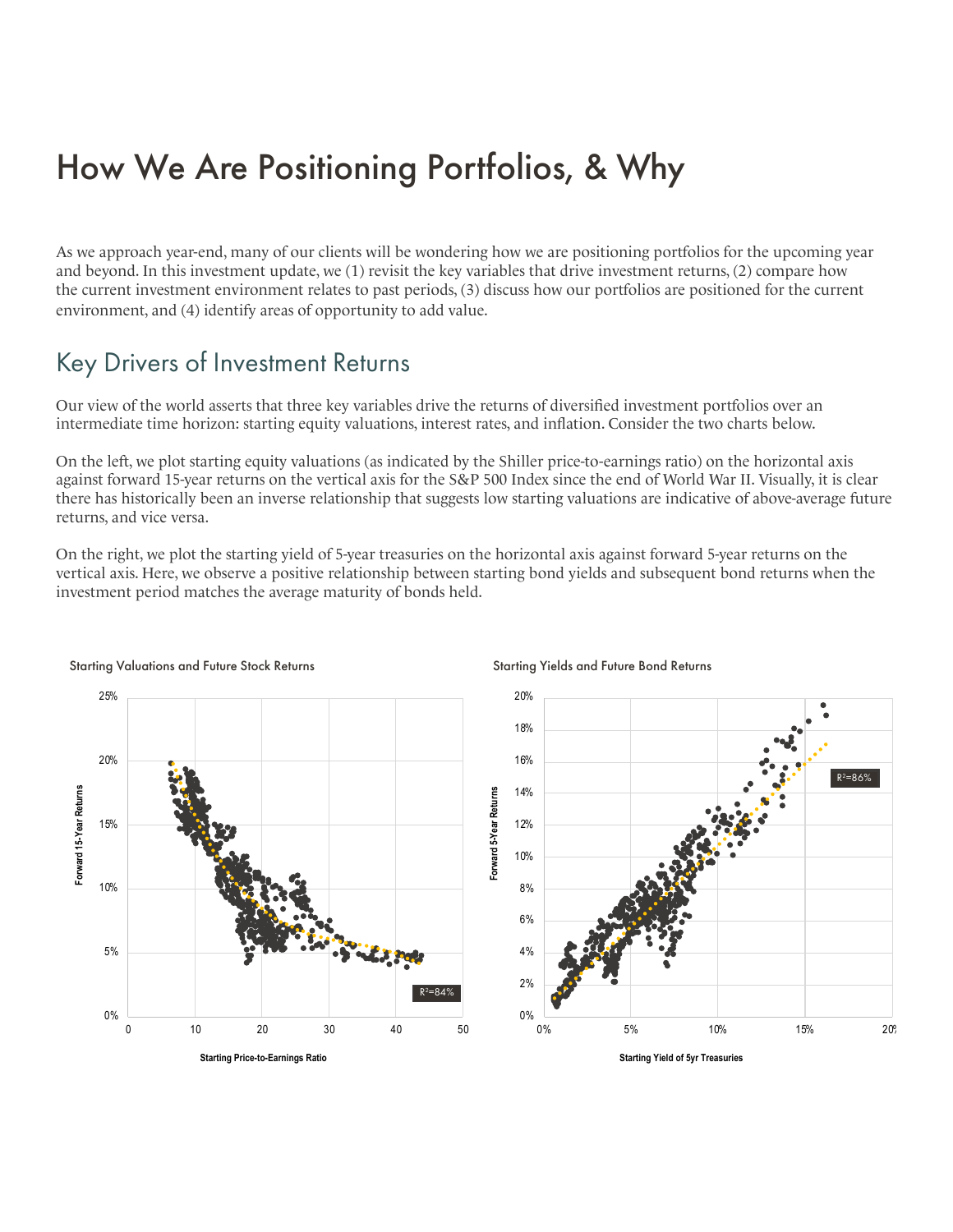### Defining the Investment Environment

Having established that starting equity valuations have historically been inversely indicative of future equity returns and starting bond yields have been positively indicative of future bond returns, we can benchmark today's investment environment against prior periods. This exercise can help us understand the challenges and opportunities that exist today relative to the challenges and opportunities that have existed in the past.

In the first diagram below, we characterize the investment environment using a quadrant chart with inflation-adjusted treasury yields on the horizontal axis and equity valuations on the vertical axis. Along each axis, we denote the breakpoints used for segmentation; and within each quadrant we identify at least one period that stands out as having historical significance so we can highlight similarities and differences relative to the current environment.

In the second diagram below, we calculate the percentage of time past market conditions have fallen within each subquadrant. When setting the breakpoints for each section, our intent was to identify extreme market conditions on the outer edges and for most of the data to fall in the center region.

#### **Investment Environment** Investment Enviroment



 **(10yr Treasury - Inflation)**

#### **Investment Environment Frequency Table** Investment Enviroment Frequency Table

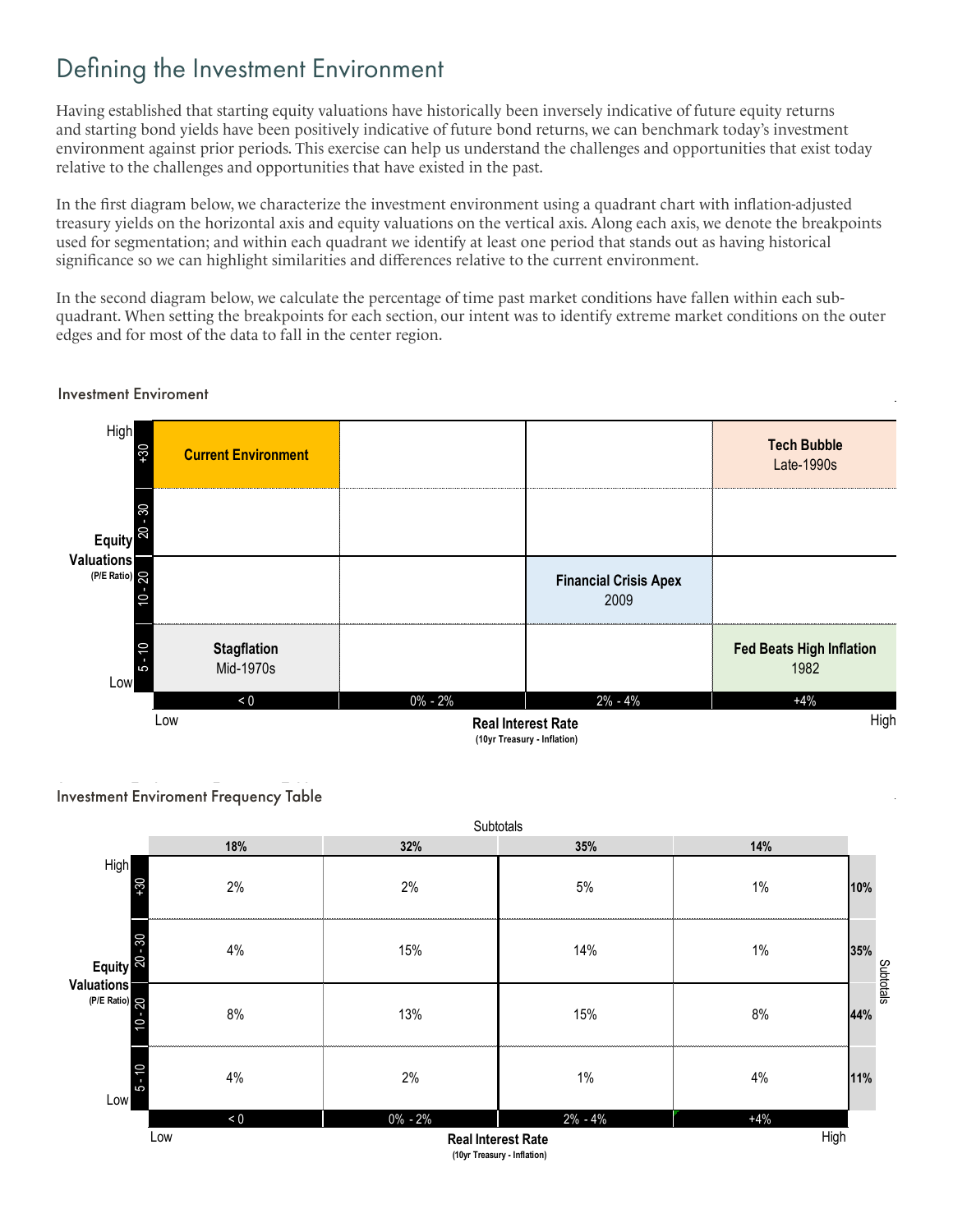With the Shiller price-to-earnings ratio registering approximately 40x and real interest rates moving into negative territory due to higher inflation readings throughout 2021, today's investment environment is unlike any other we have experienced in the post-war era.

In the mid-1970s, investors were faced with deeply negative real interest rates, but prospective returns for domestic equities were attractive because valuations were depressed. In the late-1990s, investors were faced with stretched equity valuations, but prospective returns for fixed income securities were attractive with prevailing interest rates well above inflation. Hence, the lower left and upper right quadrants can be characterized as environments where investors could find attractive entry points in either fixed income or equity securities.

In the last of our historical comparisons, the years 1982 and 2009 marked the end of severe recessionary periods and the beginnings of strong bull markets in fixed income and equity securities. For example, from 1982 through 1999, long-term government bonds returned 12.08 percent per year, the S&P 500 Index returned 18.53 percent per year, and inflation registered just 3.29 percent annually. Hence, when your starting point is in the far bottom right quadrant, history shows it is hard to go wrong with asset allocation decisions—a dream scenario for investors.

With the current investment environment landing in the upper left quadrant, this framework is suggestive of below-average prospective returns for both fixed income securities (low single digits) as well as the broad U.S. equity market (mid-single digits). In the following sections, we explain how we want to position portfolios in this type of environment, and why.

### Our Asset Allocation Framework

We believe the key to assuming risk responsibly in pursuit of investment returns is to give each market segment an adequate amount of time to achieve its long-term performance target. This requires that we (1) know the timing and amounts of anticipated cash needs for each client, and (2) determine a minimum holding period for each asset class, understanding that more volatile market segments, such as equities, should be given more time to perform according to expectations.

Putting these two concepts together, our Cash Needs Analysis computes a running total of annual withdrawal needs for each client portfolio, and our Investment Committee sets guidance for how capital is allocated among a range of fixed income and equity market segments.

In assigning holding period targets, we want to give riskier market segments enough time to endure a bear market period, recover temporary losses, and then provide a positive return commensurate with our expectations for the asset class. Applying what we discussed earlier about the drivers of investment returns, we also want to give equity investments a longer time horizon to produce desired returns when valuations are high, and vice versa.

In the quadrant chart below, we detail how we think about positioning portfolios in a way that considers (1) the cash flow requirements of our clients, (2) the volatility of each market segment, and (3) prevailing market conditions.

#### **Asset Allocation Framework** Asset Allocation Framework

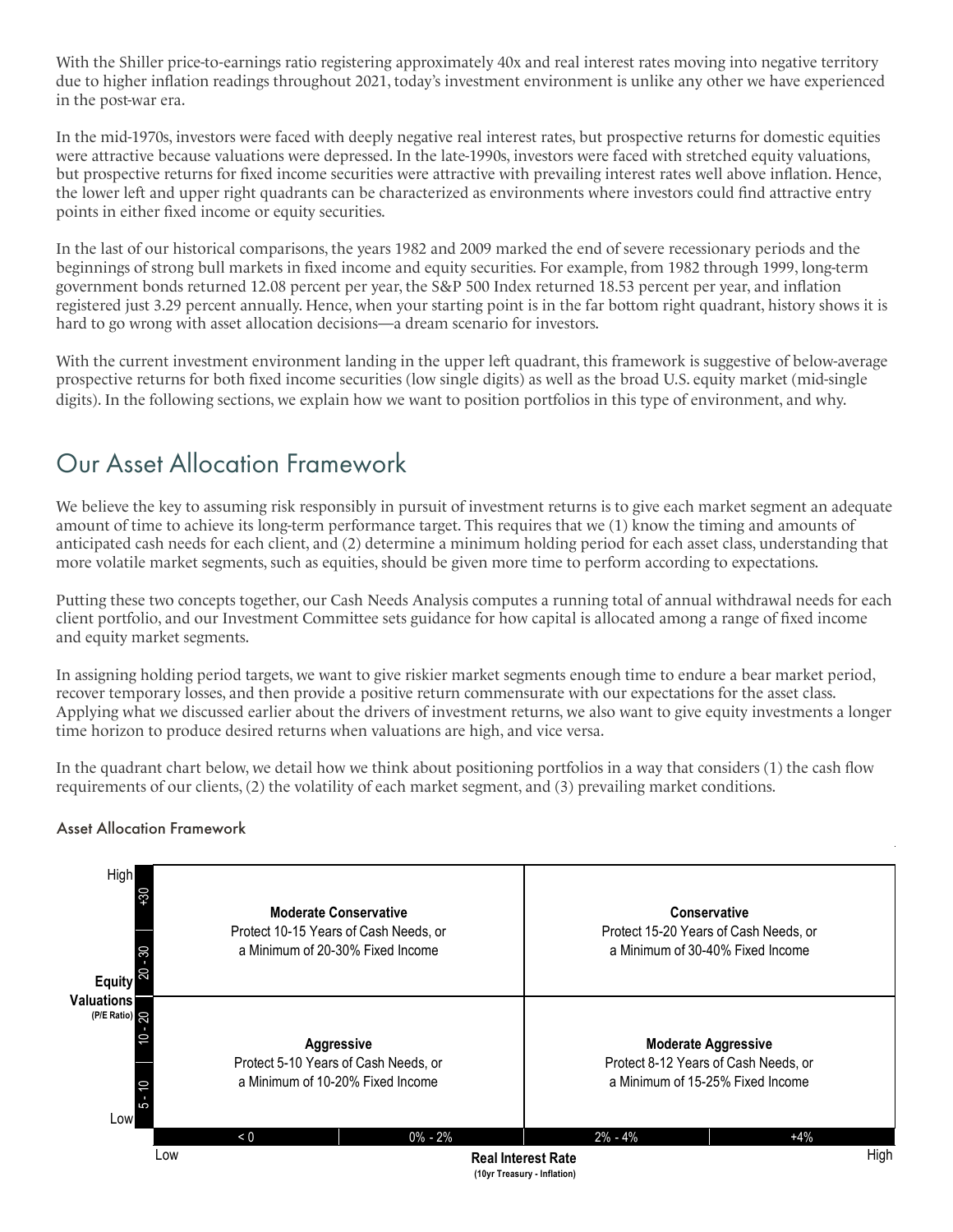### Interpreting the Asset Allocation Quadrant

It is important to emphasize that our portfolio positioning quadrant is a framework, not a formula. We use the framework as a way of scaling our risk exposure up or down at the margins based on our intermediate-term expectations for fixed income and equity market returns. It is not a market timing tool that signals if or when we should make wholesale moves in and out of stocks or bonds. Underlying the framework are a few basic principles worth highlighting:

- 1. We want to incrementally dial up equity exposure when we can expect to be compensated with above-average returns.
- 2. We want to incrementally scale down equity exposure when prices are high and prospective returns are low.
- 3. Scaling our risk exposure as described here sounds easy enough, but it will be extremely difficult in real time. In general, prices will be high only when investors are feeling optimistic about the future and they will be low only when it seems as if the world is falling apart around us.
- 4. We adjust our exposure to fixed income and equities by quantifying risk as a function of time. For example, when equity valuations are high, we increase our minimum holding period for the asset class. In turn, this reduces the amount of exposure we have to equities within our portfolios.
- 5. Market cycles are inevitable and they will influence our performance as investors, but they are largely unpredictable in terms of magnitude and timing. This is why we use this framework to scale our risk exposure incrementally as the investment environment evolves and not as a formulaic market timing tool.
- 6. We fully expect to encounter investment environments in the future that differ from anything we have seen in the past. We are prepared to adapt as our experience and common sense suggests we should.
- 7. We believe that paying attention to market cycles and scaling our risk exposure in response to changes in the investment environment is the right approach for most of our clients. Still, some may prefer to remain heavily allocated to equities at all times. This is OK, it just takes nerves of steel (as the pandemic-driven sell-off reminded us once again last year) and a longer-term mindset.

#### Investing in a Low Return Environment

Financial markets are not accommodating; they will not provide high returns just because we want them. When elevated equity valuations imply that high returns are not reasonable to expect, we do not want to invest as if they are. When safe investments appear unlikely to provide the returns we want, we do not want to rush into riskier investments to obtain the returns we seek. It is important to recognize these circumstances for what they are, to plan accordingly, and avoid the temptation to chase returns.

In today's investment environment, we favor a Moderate Conservative stance towards risk. While the economic growth cycle appears to be on solid footing, we do not believe the current environment is indicative of a generational buying opportunity that is likely to produce the type of returns we saw coming out of the recession in 2009. At the same time, near-zero interest rates can be supportive of higher equity valuations, so we do not believe stock prices are irrationally exuberant (at this time), as they are often described to have been in the late-1990s. Hence, our framework calls for portfolios to be positioned more conservatively than in 2009, yet more aggressively than in 1999.

More specifically, we currently aim to protect 14 years of anticipated cash needs in fixed income securities, thereby giving our equity investments a 15+ year time horizon. In contrast, we protected 10 years of anticipated cash needs coming out of the 2009 global financial crisis. In cases where clients have no/negligible anticipated cash needs, we recommend a minimum allocation of 30 percent to a combination of high-quality and higher-yielding fixed income securities. In contrast, we recommended a minimum allocation of 15 percent to fixed income in the early years of the last economic expansion.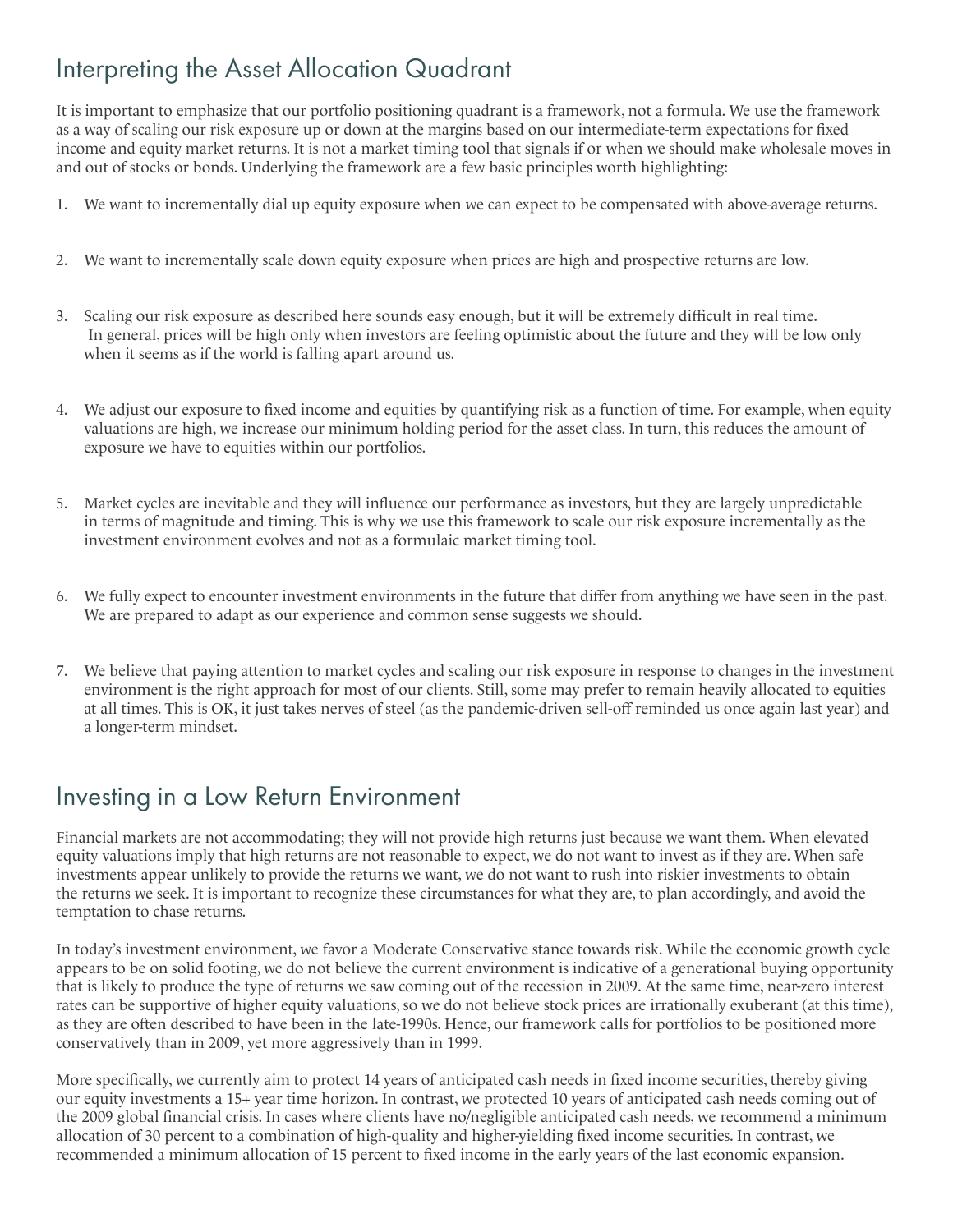### Pockets of Opportunity

While it might be the case that broad domestic fixed income and equity market indexes are priced to deliver below-average returns in the coming years, we continue to see areas where we can enhance outcomes for clients:

#### **1. Rotate Profit from U.S. Large Cap Growth to International, Small Cap, and Value Companies**

In the two charts below, we compare the performance of the U.S. stock market vs. foreign markets (left) and U.S. large cap growth companies vs. U.S. small cap value companies (right) since the end of the global financial crisis in March 2009. Visually, we can see that U.S. stocks started to pull away from foreign stocks in 2011, and U.S. large cap growth companies started to pull away from U.S. small cap value companies in 2017.



Now, past relative performance does not in and of itself indicate where the best or worst opportunities might be in the future. Sometimes, outperformance of a company, sector, or broader market segment might be justified with stronger growth in revenue, earnings, profitability, or some other metric of operational performance that can be found on an income statement or balance sheet. However, caution might be warranted when stock price appreciation far outpaces operational performance for specific market segments.

In the two charts below, we compare two common valuation measures of U.S. large cap growth, U.S. small cap value, and international stocks. Whether we consider price-to-book value (left) or price-to-earnings ratios (right), it is evident that U.S. large cap growth stocks are priced richly whereas small cap value and international stocks are priced in line with their historical norms.





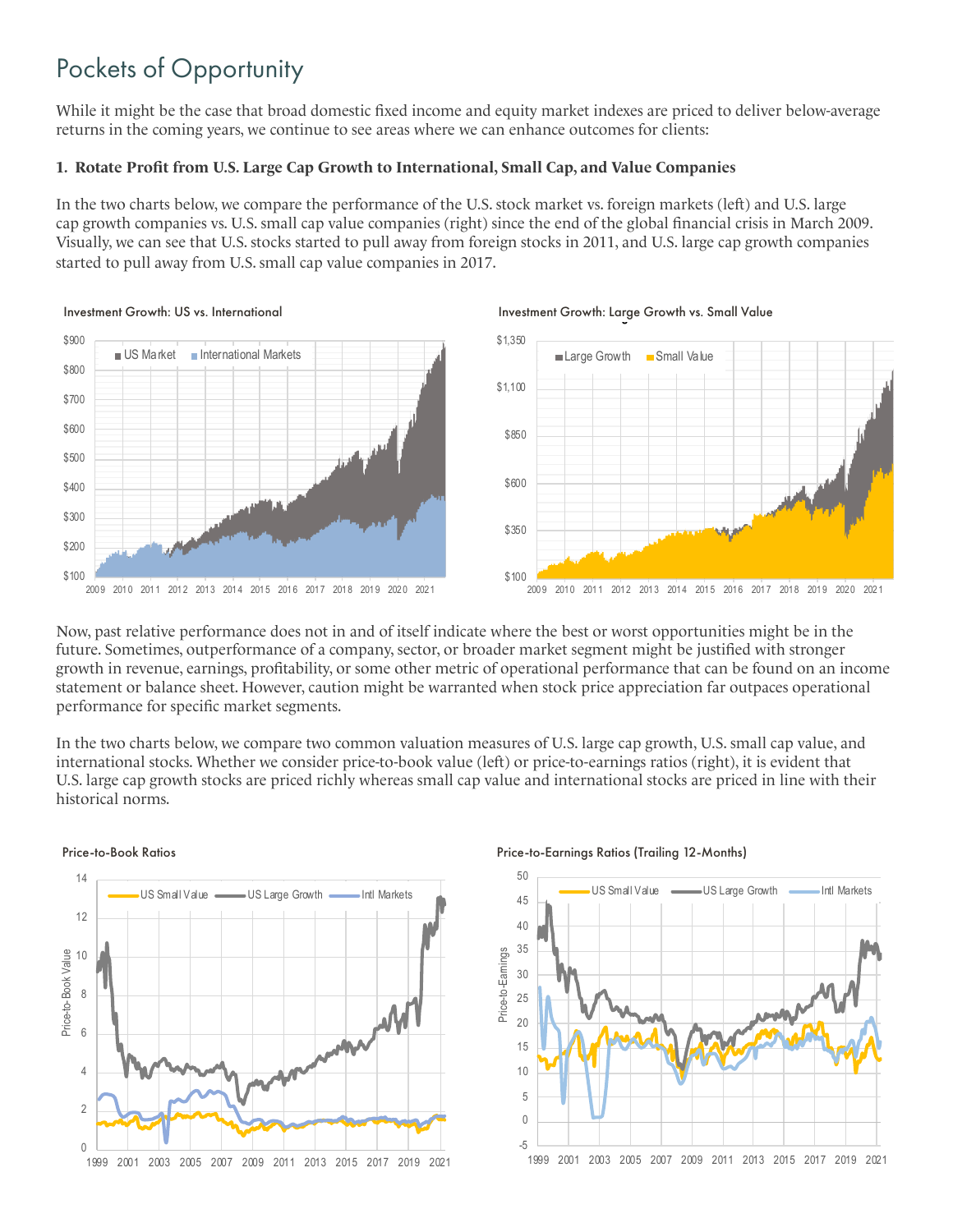While international diversification and exposure to small cap and value companies have acted as headwinds in recent years, we believe these market segments offer the potential to enhance returns in the years ahead, given more attractive relative valuations.

#### **2. Expand the Opportunity Set**

Throughout this article, we have discussed the drivers of expected returns over intermediate time horizons. But the future does not always evolve exactly as we expect, which can lead to certain types of investments or market segments performing better or worse than initially anticipated in the short-term.

Because we have to survive the short-term in order to make it to the intermediate and long-term, we aim to diversify portfolios across a range of asset types that offer the potential to hedge unexpected outcomes that can adversely affect the performance of core asset classes. Let's explore how this works.

Prices of financial securities incorporate expectations about a wide range of variables, with economic growth and inflation being the two most influential. Economic growth is important because it affects corporate earnings, while inflation is important because it influences interest rate policy. Because economic growth and inflation influence the key drivers of investment returns—corporate earnings and interest rates—whether a particular market segment performs better or worse than expected in the future will be closely linked to whether these two variables are higher or lower than expected.

While we cannot predict when economic surprises will materialize, we can reasonably predict how different asset classes will respond to such surprises if they do. In yet another quadrant chart below, we illustrate how an expanded opportunity set of asset classes—beyond nominal government bonds and global equities—can help us achieve more consistent performance across a wider range of economic outcomes.

In recent conversations with clients, many have asked about the possibility of rising interest rates, a spike in inflation, a depreciating dollar, and so on. In structuring portfolios, we aim to include investment types that offer the potential to hedge these types of risks should they materialize.



#### **Best Economic Outcome for each Asset Class** Best Economic Outcome for each Asset Class

Consider a few examples (an exhaustive list is beyond the scope of this article):

(1) Periods of stronger than expected growth and inflation may result in interest rate hikes, which could be harmful to the performance of nominal government bonds. To hedge this risk, we allocate to floating rate bonds, which benefit not only from rising interest rates, but also from stronger corporate profitability.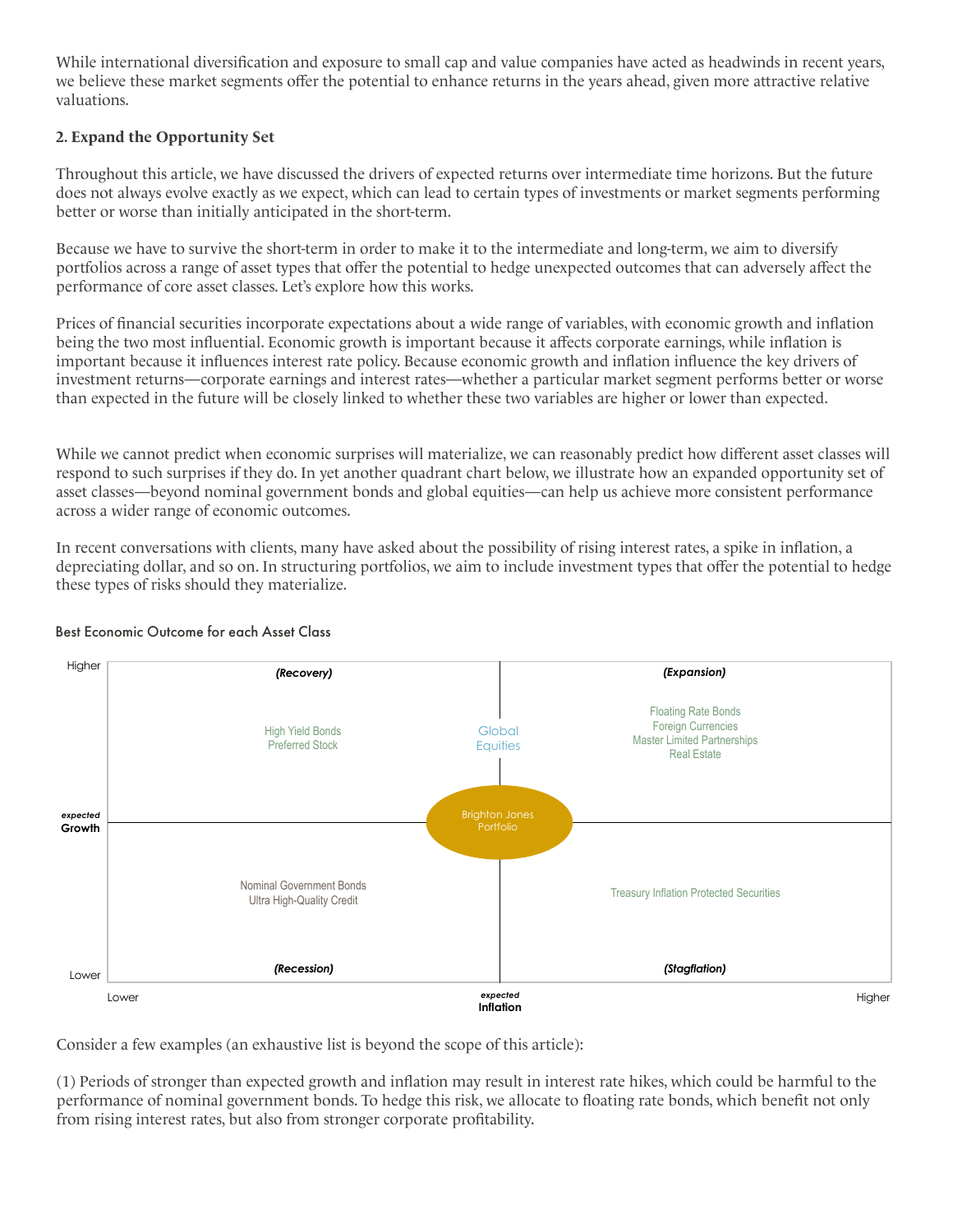(2) Periods of weaker than expected growth and stronger than expected inflation might lead to higher interest rates and declining corporate earnings. To hedge an outcome that might be unfavorable for nominal government bonds, corporate bonds, and equities, we allocate to treasury inflation-protected securities.

(3) Periods of stronger than expected growth and weaker than expected inflation tend to be beneficial for high yield bonds and preferred stocks. This is because stronger than expected growth is likely to benefit corporate earnings, resulting in lower default risk. At the same time, the Federal Reserve will be less likely to raise interest rates with lower-than-expected inflation.

#### **3. Look to Private Markets**

Over the past four years we have expanded our expertise in and access to private investments. In 2018, we acquired a majority stake in Blueprint Capital, giving our clients access to private credit opportunities (real estate backed lending). Later in 2018, we launched Brighton Jones Investment Partners, a team of in-house experts focused on private investing, which leverages the expertise of our own clients across various industries to perform due diligence and invest in privately held companies. Lastly, in 2019 we launched Brighton Jones Real Estate Advisory Group to help our clients manage and maximize the returns of privately held real estate investments.

By expanding our expertise in and access to opportunities in private credit, private equity, and private real estate, we expect to further expand our opportunity set beyond public markets and enhance investment returns for clients.

In 2021, clients who have expressed interest in private investments were approached with opportunities to invest in Frazier Health Care Partners Fund X, Security Properties Multifamily Fund VI, Brighton Jones Investment Partners Fund II, Blueprint Capital REIT, and various real estate tax strategies involving 1031 exchanges and Qualified Opportunity Zones.

If you would like to be opted into our distribution list for private investment opportunities, please reach out to your planning team.

### Conclusion

At any particular point in time, the investment environment—defined by prevailing valuations, interest rates, and inflation—is a given. We cannot change it, and therefore have no other alternative than to accept it and invest within it.

The truth is, investing is never easy. When equity valuations are low and prospective returns are attractive, news headlines are likely to be terrifying, and it will be difficult to buy into market segments that have suffered meaningful declines. When equity valuations are high and prospective returns are less attractive, expectations for the future will be bright, and it will be difficult to take profit from investments that have delivered high returns. These actions are distinctly contrarian, which means you likely will not find solace in others agreeing with your view or following in your footsteps.

In today's investment environment, we believe broad fixed income and equity market indexes are priced to deliver belowaverage returns. In our view, the best course of action is to favor a Moderate Conservative stance toward risk. In the context of our investment framework, this means giving our equity investments a 15+ year time horizon and allocating no less than 30 percent to a range of high-quality and higher yielding fixed income market segments.

Indeed, many investors will find it difficult to allocate capital to conservative market segments in the midst of a bull market. It is important to remember that if an allocation to cash and high-quality fixed income prevents you from having to sell equities during a bear market, the actual return you earn on those investments will not be in the low single-digits—it could be many multiples of that. Preventing one ill-timed stock sale can potentially do more for your lifetime returns than other investment decisions you make.

While our outlook for broad fixed income and equity market indexes calls for muted expectations overall, we see opportunities to improve returns and consistency in three areas (1) rebalance overweight positions in domestic large cap growth stocks to foreign markets, small cap companies, and value stocks; (2) diversify among a wider range of fixed income securities, such as inflation-protected bonds, floating rate bonds, and private credit; and (3) explore whether investing in private equity opportunities fits your risk and liquidity profile.